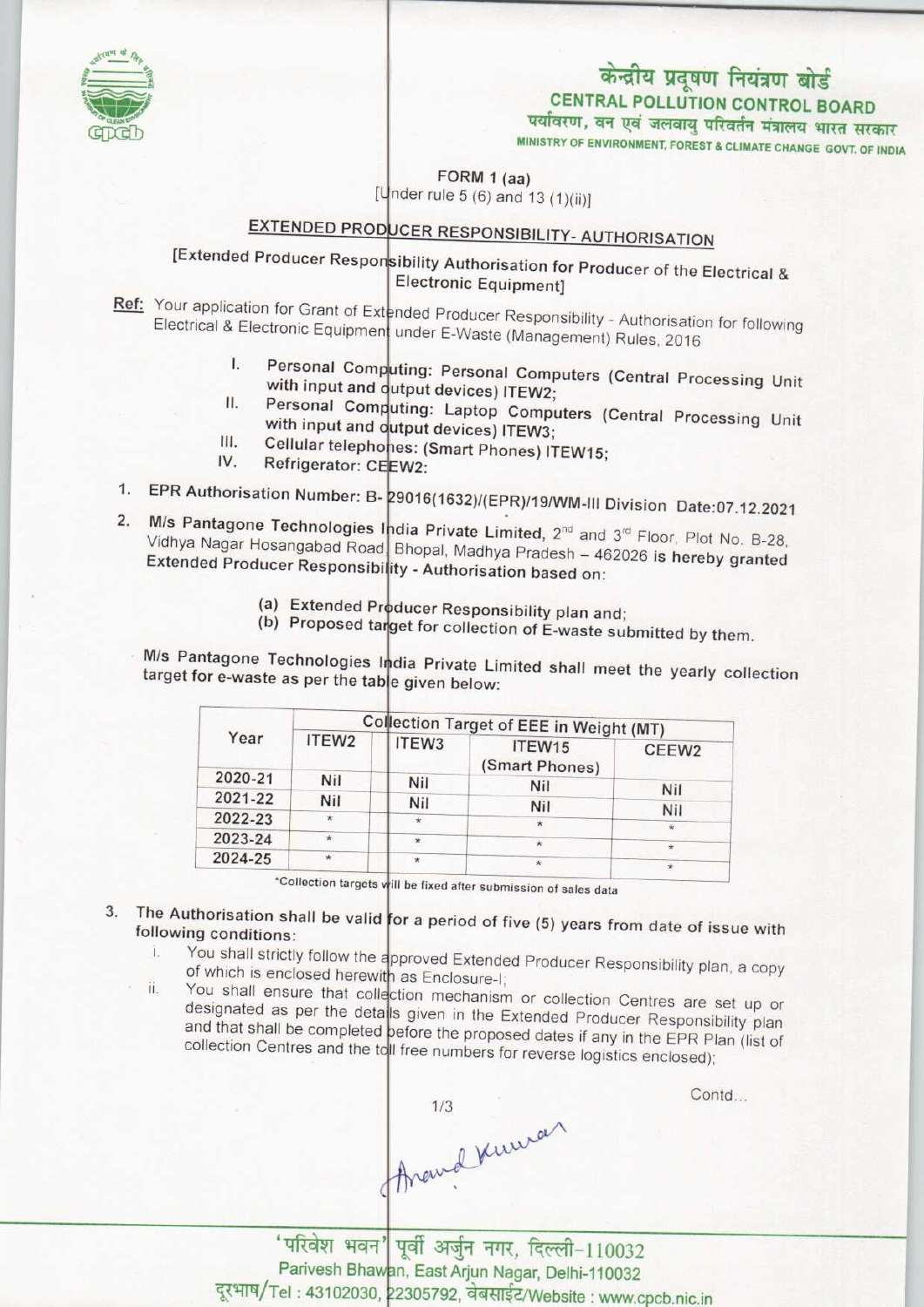

From pre page...

- You shall ensure that all the collected e-waste is channelized to your dismantler/recycler M/s E-waste Recyclers India Shed No.15, Roz ka Meo Industrial Area, Nuh, Haryana and record shall be maintained at dismantler/recycler and at your end. iii.
- You shall maintain records, in Form-2 of these Rules, of e-waste and make such iv. records available for scrutiny by Central Pollution Control Board
- You shall file annual returns in Form-3 to the Central Pollution Control Board on or V. before 30th day of June following the financial year to which that returns relates.

## **General Terms & Conditions of the Authorisation:** vi.

- The authorisation shall comply with provisions of the Environment (Protection) Act 1986 and the E-waste (Management) Rules, 2016 made there under
- b. The authorisation or its renewal shall be produced for inspection at the request of an officer authorised by the Central Pollution Control Board
- Any change in the approved Extended Producer Responsibility plan should be informed to Central Pollution Control Board within 15 days on which decision shall be communicated by Central Pollution Control Board within sixty days.
- d. It is the duty of the authorised person to take prior permission of the Central Pollution Control Board to close down any collection centre/points or any other facility which are part of the EPR plan;
- facility which are part of the EPR plan;<br>e. An application for the renewal of authorisation shall be made as laid down in subrule (vi) of rule of 13(1) the E-Waste (Management) Rules, 2016 e. All application for the renewal or authorisation shall be made as laid down in sub-<br>rule (vi) of rule of 13(1) the E-Waste (Management) Rules, 2016;<br>f. The Board reserves right to cancel/amend/revoke the authorisation a
- per the policy of the Board or Government

## i. Additional Conditions: -

- a) That the applicant will submit annual sales data along with annual returns;
- b) That the applicant has to ensure that the addresses of collection points provided by them in their EPR Plan are correct and traceable and the collection points/centres are functional;
- c) That the applicant will submit revised application for grant of EPR Authorisation in case of applicant adding/changing PRO or changing its EPR Plan

AnavelVenmar

 $2/3$ 

Contd